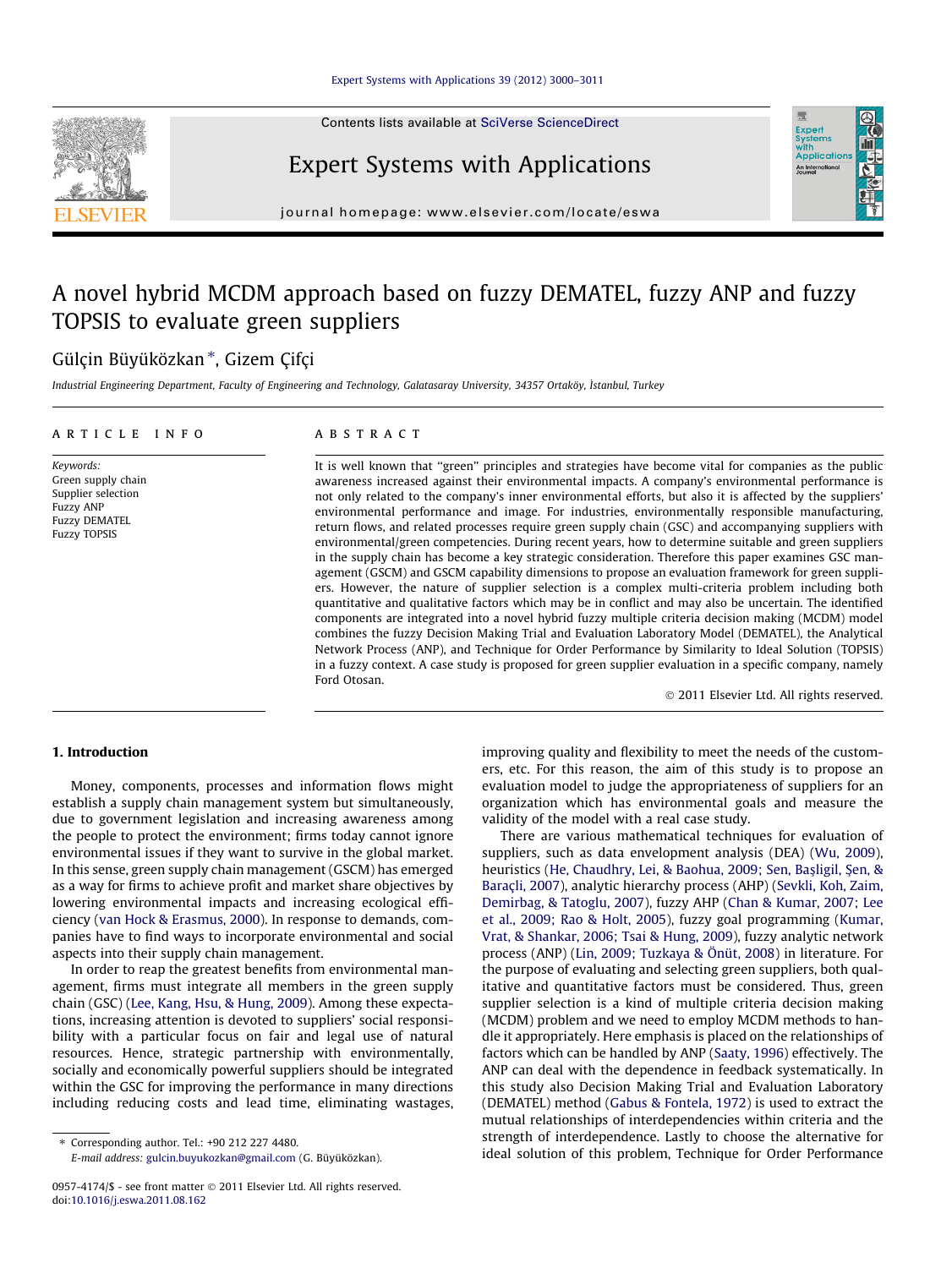by Similarity to Ideal Solution (TOPSIS) is used. However it should not be ignored that the fuzzy nature of human life makes these kinds of MCDM analysis more difficult. Yet for human being's subjective judgment, a theory needed in measuring the ambiguity of these concepts. Therefore, fuzzy logic [\(Zadeh, 1965\)](#page--1-0) is used in evaluations that allows for uncertainty among factors.

Briefly, fuzzy DEMATEL ([Chen, Tseng, & Lin, 2008; Tseng, 2009a;](#page--1-0) [Wu & Lee, 2007\)](#page--1-0); fuzzy ANP ([Liu & Lai, 2009; Tuzkaya, Ozgen,](#page--1-0) Ozgen, & Tuzkaya, 2009; Yüksel & Dağdeviren, 2010); and fuzzy TOPSIS [\(Salehi & Tavakkoli-Moghaddam, 2008; Yong, 2006;](#page--1-0) İç & [Yurdakul, 2010\)](#page--1-0) approaches used by several authors are workable. Because by applying these theories, it can be easy to discover things inside the complex problem. In the literature there are some works on these methods, but there is not any research that combines these three methods together. Thereby, this study proposes a new integrated approach that could cope with the interdependencies among various criteria in fuzzy environment. Ford Otosan is selected as a case company in this study for the evaluation of green supplier alternatives. The supplied case study provides additional insights for research and practical applications.

The organization of the paper is then as follows. The paper begins with the literature survey of GSCM. Then, after a brief review of methodologies, various main components of the GSCM are examined to structure a framework for green supplier evaluation. The next section includes the illustration of the proposed green supplier methodology through the case of Ford Otosan. The paper concludes with future directions.

#### 2. Literature survey

Industrial production can have a great impact and damage on the sustainability of the natural environment and human life such as the impacts include depletive resource use, global environmental impacts, local environmental impacts, health impacts, and safety risks. These environmental issues have received more and more attention in recent years and supply chain operation with sustainable consideration has become an increasingly important issue. Thereby, these growing interest and importance to the supply function raise the importance of the environmental performance of suppliers [\(Faruk, Lamming, Cousins, & Bowen, 2002;](#page--1-0) [Hall, 2000; Sarkis, 2003; Simpson & Power, 2005](#page--1-0)). The benefits to the firm arising from advanced environmental management practice can include: cost reduction (efficient use of raw materials, reduction in fines, risks or insurance costs); quality improvement; early adoption of new regulations; and better human resource management practice [\(Simpson & Power, 2005; Theyel, 2001\)](#page--1-0).

GSCs are gaining increasing interest among researchers and practitioners. GSC is a broad concept that refers to a variety of methods by which companies work with their suppliers to improve and maintain the performance of their products or manufacturing processes of the suppliers, customers or both. The emergence of GSC is one of the most significant developments in the past decade, offering the opportunity for companies to align their supply chains in accordance with environmental and sustainability goals.

The most common GSCM practices involve organizations assessing the environmental performance of their suppliers, requiring suppliers to undertake measures that ensure environmental quality of their products, and evaluating the cost of waste in their operating systems [\(Handfield, Walton, Sroufe, & Melnyk,](#page--1-0) [2002](#page--1-0)). A high level of environmental performance achieved by a firm may be broken down by a poor level of environmental management by its suppliers. Therefore, green suppliers and their selection, evaluation, etc. processes are vital in a green supply chain.

The past few years have led researchers to investigate the environmental concepts in management and supply chains. [Lu, Wu,](#page--1-0) [and Kuo \(2007\)](#page--1-0) proposed environmental principles applicable to green supplier evaluation by using multi-objective decision analysis. According to current environmental regulations, companies' environmental policies, and nongovernmental organizations' environmental guidelines; the main environmental criteria were determined as materials, energy use, solid residue, liquid residue, gaseous residue. And this framework was evaluated using a fuzzy AHP methodology. [Ozgen,](#page--1-0) Önüt, Gülsün, Tuzkaya, and Tuzkaya (2008) presented a two-phase possibilistic linear programming methodology for multi-objective supplier evaluation and order allocation problems. The required dimensions for evaluating suppliers were indicated as delivery reliability, flexibility and responsiveness, cost, assets and environmental responsiveness. [Tuzkaya,](#page--1-0) [Ozgen, Ozgen, and Tuzkaya \(2009\)](#page--1-0) evaluated the environmental performance of suppliers with a hybrid fuzzy multi-criteria decision approach: fuzzy ANP and Fuzzy Preference Ranking Organization Method for Enrichment Evaluations (PROMETHEE) methodology. In their study, evaluation criteria are determined as pollution control, green process management, environmental and legislative management, environmental costs, green product, and green image. [Gumus \(2009\)](#page--1-0) introduced evaluation of hazardous waste transportation firms by using a two step fuzzy-AHP and TOPSIS methodology. The determined criteria were hygiene and safety, quality of service, complementary service, economic factors, service time, taking care of the human health and environmental protection standards, problem solving ability, and the owned vehicle fleet. [Lee et al. \(2009\)](#page--1-0) presented a green supplier selection model for high-tech industry. The required dimensions for evaluating green suppliers were indicated as quality, technology capability, pollution control, environment management, green product, and green competencies/green image.

Recently, [Bai and Sarkis \(2010\)](#page--1-0) proposed a study for green supplier development and performed an analytical evaluation using rough set theory. The methodology generates decision rules relating the various attributes to the performance outcomes (environmental, business, and joint performance). [Kuo, Wang, and Tien](#page--1-0) [\(2010\)](#page--1-0) integrated artificial neural network (ANN) and two multiattribute decision analysis (MADA) methods: DEA and ANP for green supplier selection. Their green supplier selection structure contains quality, cost, delivery, service, environment, and corporate social responsibility. [Punniyamoorthy, Mathiyalagan, and Par](#page--1-0)[thiban \(2011\)](#page--1-0) introduced a strategic model using structural equation modeling and fuzzy logic in supplier selection. Their criteria of supplier selection are management and organization, quality, technical capability, production facilities and capacities, financial position, delivery, services, relationships, safety and environmental concern, and cost. [Awasthi, Chauhan, and Goyal \(2010\)](#page--1-0) proposed a fuzzy multi-criteria approach for evaluating environmental performance of suppliers. They used fuzzy TOPSIS for evaluation and their criteria were usage of environment friendly technology, environment friendly materials, green market share, partnership with green organizations, management commitment to green practices, adherence to environmental policies, involvement in green projects, staff training, lean process planning, design for environment, environmental certification, and pollution control initiatives.

#### 3. Proposed green supplier evaluation framework

This study proposes a novel hybrid analytic approach based on the fuzzy DEMATEL, fuzzy ANP, and fuzzy TOPSIS methodologies to assist in GSCM strategic decisions. The general view of the proposed green supplier evaluation methodology is shown in [Fig. 1.](#page--1-0)